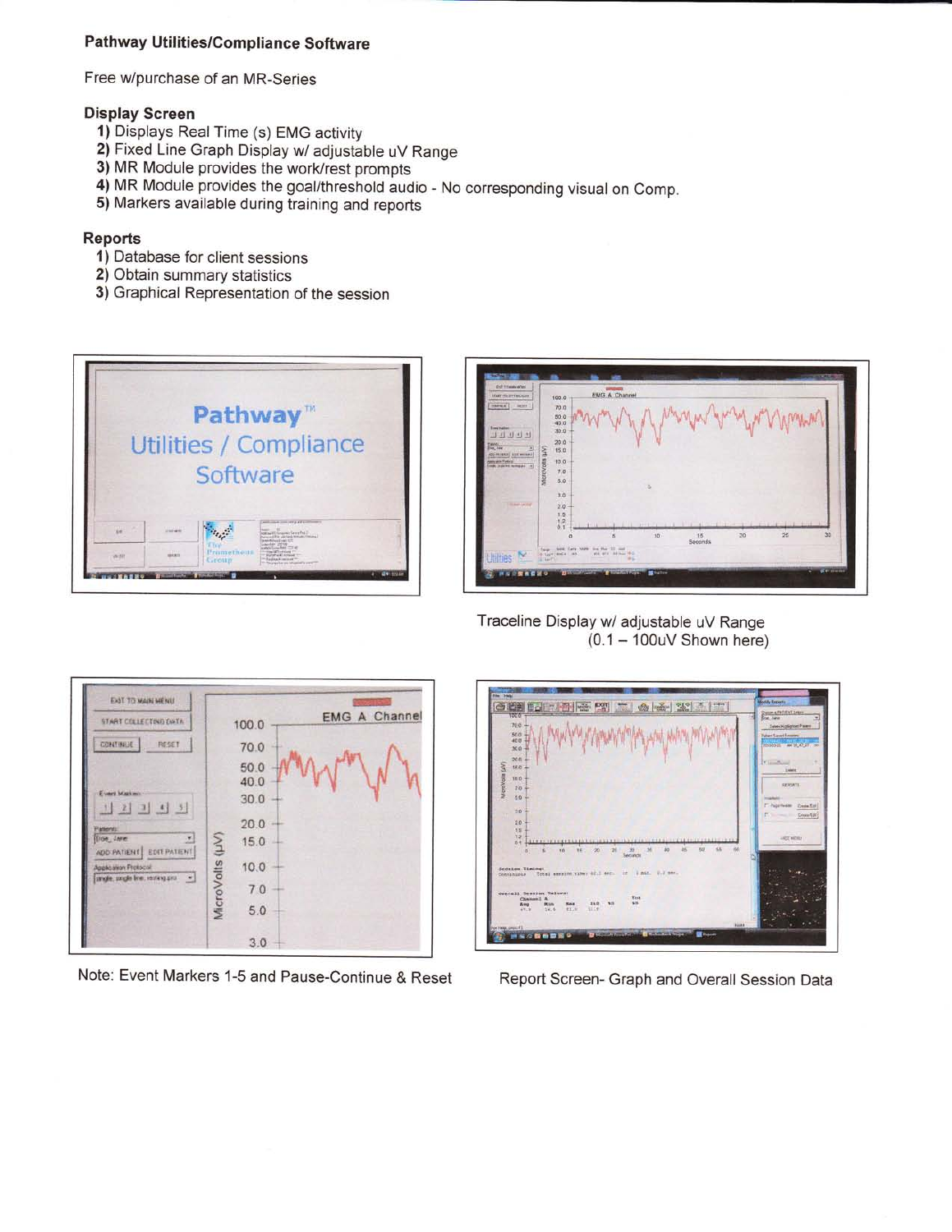# Synergy 3D Software

Purchase to interface with MR Series

### Display Screen

- 1) Displays Real Time (s)EMG activity
- 2) Numerous Display Screens w/adjustable uV Range
- 3) Software provides the work/rest prompts
- 4) Software provides the goal/threshold Audio & Visual Feedback
- 5) Template (motor copy) Training Screens
- 6) Markers available during training & reports

#### Reports

- 1) Database for client sessions
- 2) Obtain Detailed or Summary Statistics
- 3) Graphical Representation of the session
- 4) Compare sessions





Audio and Visual – for Work/Rest Screens; 2 Channel Overlay (same<br>Computer gives the prompt with the word as the Utilities/Compliance) Computer gives the prompt with the word "Work/Rest" and the screen shows the



Work/Rest period as well as the word Work/Rest Appear



2 Channel Bar Display



Circle Animation - Inverted - So the circle will get smaller with greater mm activity.



Add a Goal/Threshold Line for the client to "stay above" or "stay below"

Other animations: The Rose & Dolphin







Templates Available for "Motor Copy"...the client matches the shape that you select..